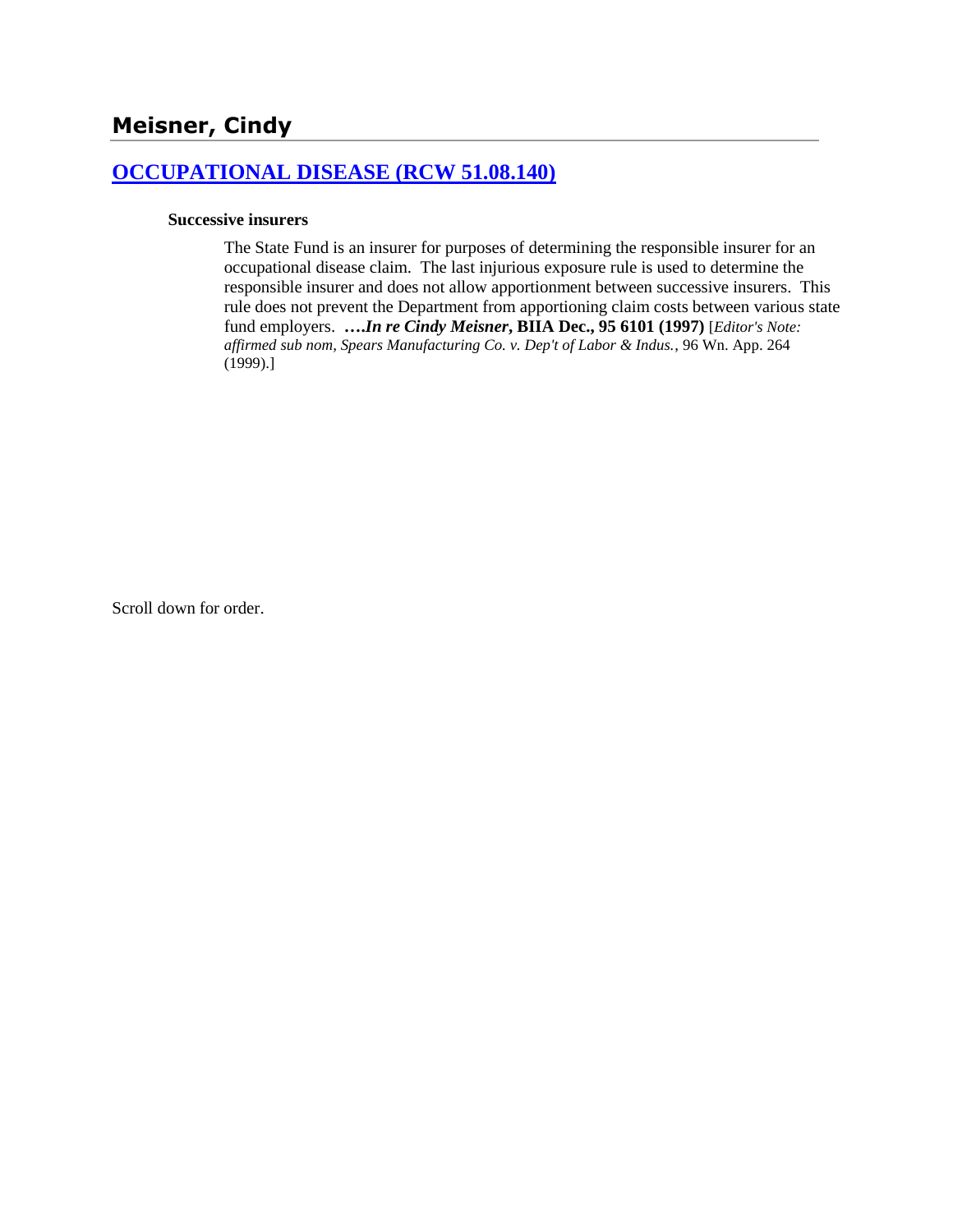# **BEFORE THE BOARD OF INDUSTRIAL INSURANCE APPEALS STATE OF WASHINGTON**

**)**

 **IN RE: CINDY A. MEISNER ) DOCKET NO. 95 6101**

**CLAIM NO. N-933779 ) DECISION AND ORDER** 

APPEARANCES:

Claimant, Cindy A. Meisner, by George M. Riecan & Associates, Inc., P.S., per Robert R. Hall

 Employer, Spears Manufacturing Co, by Thomas G. Hall & Associates, per Janet Smith

> Department of Labor and Industries, by The Office of the Attorney General, per Peter Helmberger, Assistant

The employer, Spears Manufacturing Co, filed an appeal with the Board of Industrial Insurance Appeals on November 27, 1995, from an order of the Department of Labor and Industries dated September 28, 1995. The order affirmed an order dated March 10, 1995, allowing the claim for occupational disease and naming Spears Manufacturing as the employer. **AFFIRMED.**

# **DECISION**

Pursuant to RCW 51.52.104 and RCW 51.52.106, this matter is before the Board for review and decision on a timely Petition for Review filed by the employer to a Proposed Decision and Order issued on October 25, 1996, in which the order of the Department dated September 28, 1995, was affirmed.

 This matter was presented to the Board by way of stipulated facts. Review has been granted to discuss the application of WAC 296-17-870(6), that apportions costs of occupational disease claims, and the last injurious exposure rule codified in WAC 296-14-350(1). The Department of Labor and Industries maintains that these rules apply to different determinations and are not in conflict. The employer contends that the last injurious exposure rule, upheld by the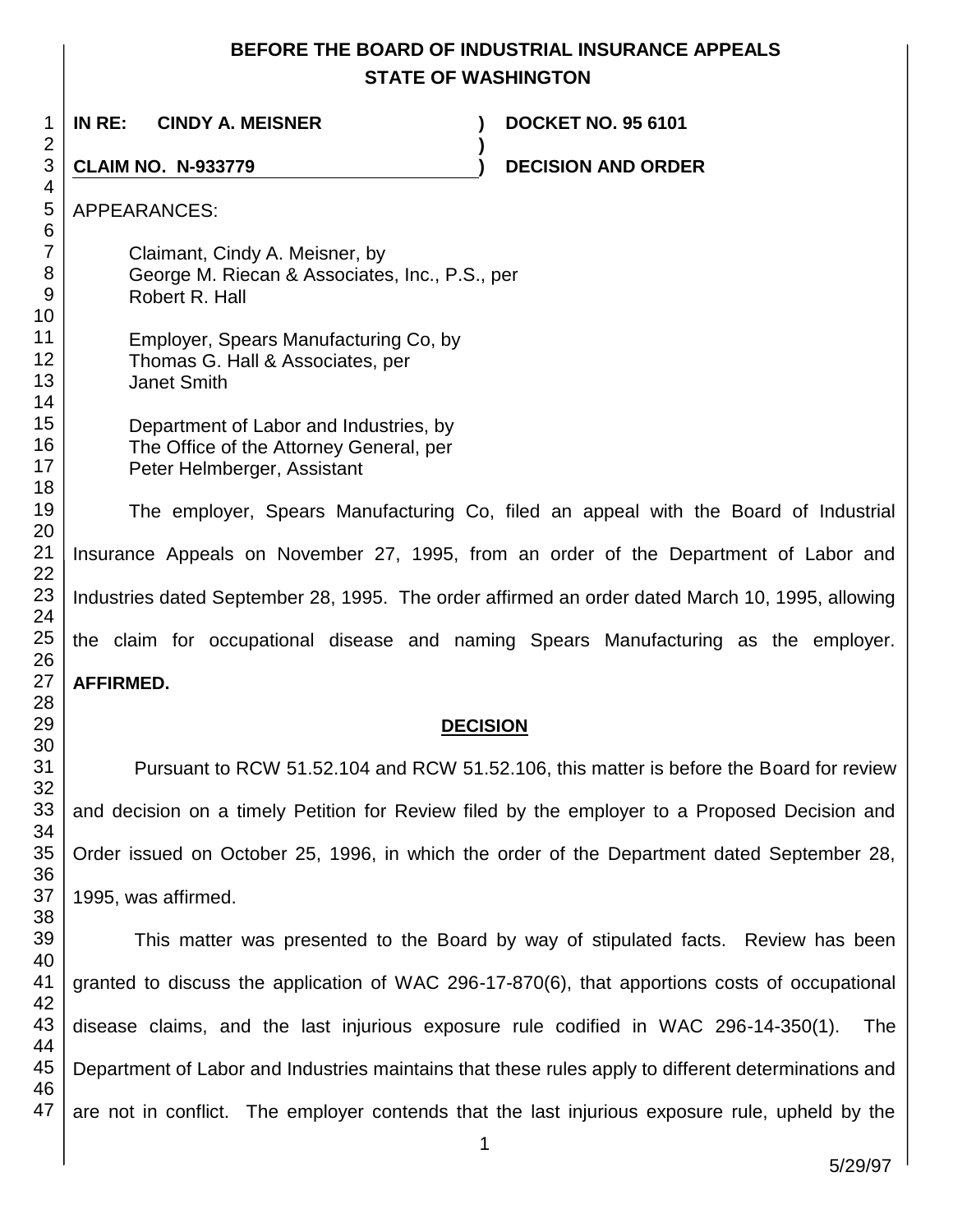Washington State Supreme Court in *Fankhauser v. Department of Labor & Indus.,* 121 Wn.2d 304 (1993), and *Weyerhaeuser Company v. Tri,* 117 Wn.2d 128 (1991), ostensibly overrules WAC 296- 17-870(6). We disagree with the employer and conclude that the provisions can, and should be applied in the manner proposed by the Department of Labor and Industries.

The stipulated facts indicate that Ms. Meisner has worked for three different employers since 1986. In each job, she worked 40 hours per week and was required to repetitively use her right upper extremity doing 10-key data entry and computer work. She worked for Evergreen Temporary Services from February 1986 and February 1987, Spears Manufacturing from February 1987 through October 7, 1994, and Mr. Ed's Bingo Casino from October 10, 1994 through September 1995.

While employed at Spears, Ms. Meisner began experiencing occasional right hand, right elbow and/or right arm pain with numbing in the top of the hand leading into the elbow. She continued to have pain in her right hand, right elbow and/or right arm with activity after becoming employed at Mr. Ed's Bingo Casino. She claims that she did not have right hand, elbow, and/or arm pain while employed at Evergreen Temporary Services, although a work history form she completed for the Department lists work activity with all three employers as causing her pain complaints. Ms. Meisner first obtained a diagnosis and treatment for her right hand/elbow and/or arm condition on October 14, 1994, when she saw Dr. Leonard Allott. Another physician, Dr. H. Richard Johnson, is of the opinion that Ms. Meisner's right hand, elbow, and/or arm condition was proximately caused by repetitive use of the right upper extremity due to work activities of 10-key data entry and computer work. Ms. Meisner filed an application for benefits with the Department on October 18, 1994, at which time she was working for Mr. Ed's Bingo Casino. She, nevertheless, identified Spears as her employer on her application for benefits. The Department order dated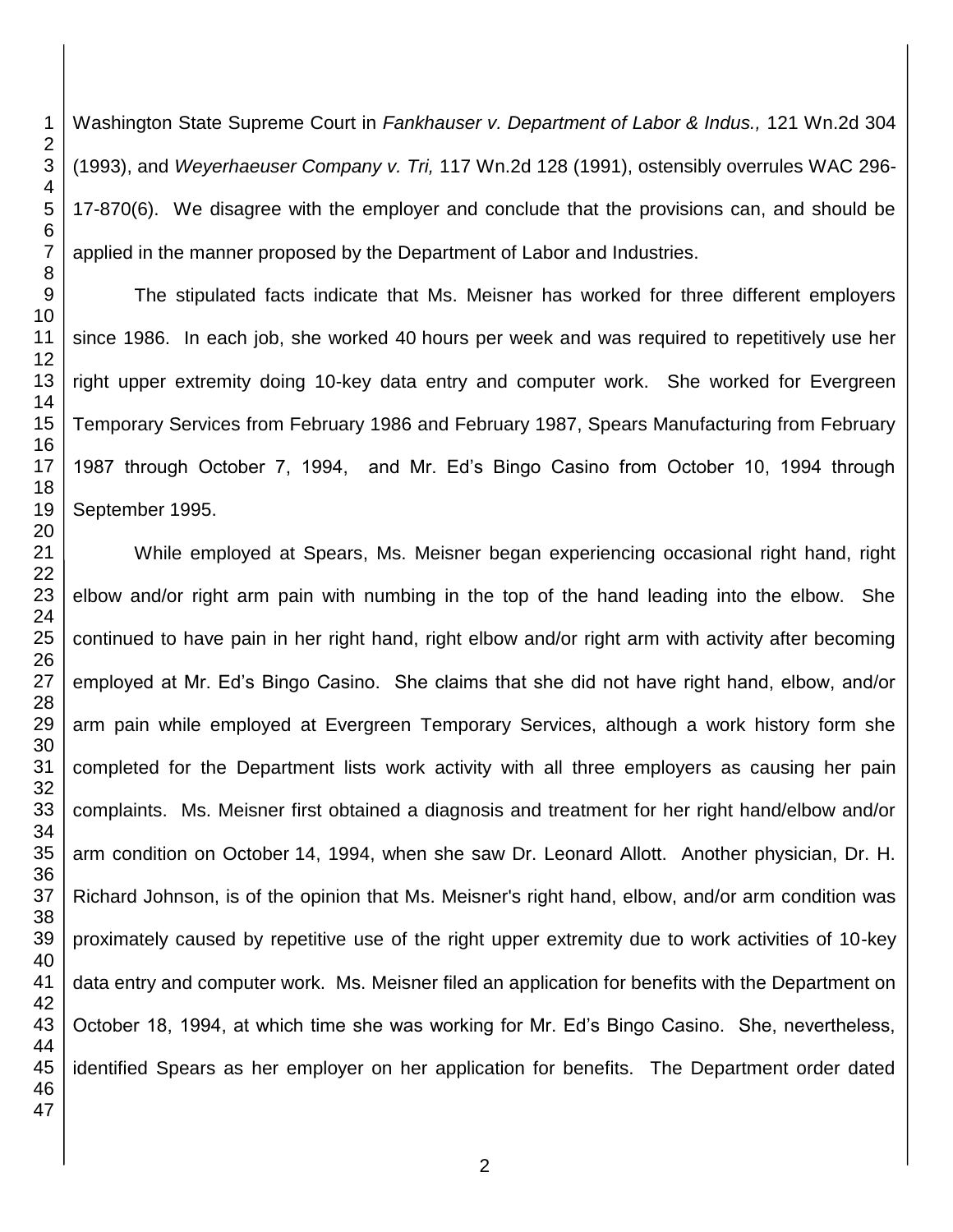March 10, 1995 allowing the claim listed Spears Manufacturing as the employer. Ms. Meisner received time loss compensation beginning September 12, 1995.

Spears Manufacturing contends that they are not the responsible employer for Ms. Meisner's claim, and that in accordance with WAC 296-14-350(1) and the fact that Ms. Meisner's last exposure to the harmful activity was during her employment with Mr. Ed's Bingo Casino, that Mr. Ed's Bingo Casino should be the employer responsible for the costs of the claim. The Department maintains that the allowance order lists Spears Manufacturing because she was working for Spears when she first developed symptoms and had only limited exposure to the hazard at Mr. Ed's Bingo Casino at the time the condition was first diagnosed. The Department also maintains (more importantly) that since the employers potentially involved with this occupational disease claim all insure their industrial insurance obligations through the state fund, as defined by RCW 51.08.175, the claim costs will be prorated pursuant to WAC 296-17-870(6). Before prorating costs, pursuant to this rule, the Department must first determine the extent to which each of Ms. Meisner's employments contributed to her condition.

Spears Manufacturing argues that the last injurious exposure rule upheld by the Washington State Supreme Court in both *Tri* and *Fankhauser, supra* and codified by WAC 296-14-350(1) supersedes the apportionment of occupational disease cases set out in WAC 296-17-870(6). They also argue that the Department, as trustee of the medical aid and accident funds, is not an "insurer", citing as authority *Stamp v. Department of Labor & Indus.,* 122 Wn.2d 536 (1993). We disagree with both arguments.

In adopting the last injurious exposure rule in *Tri* the Supreme Court explicitly sought to remedy the assignment of liability between successive *insurers.* The court recognized the burden that would be placed on injured workers to prove a precise percentage of liability in order to receive compensation from more than one insurer and rejected apportionment between insurers as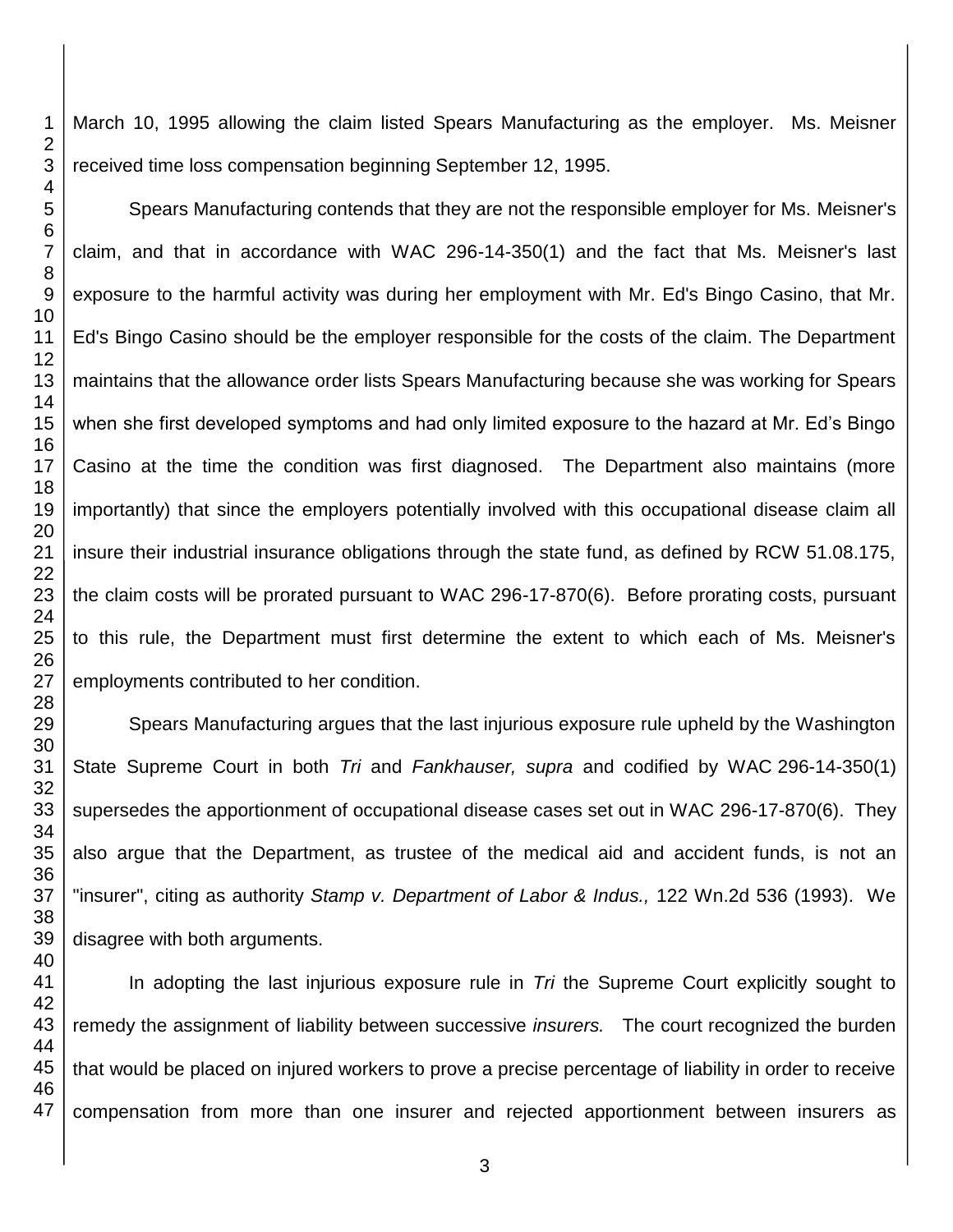$\overline{\phantom{a}}$ 

inconsistent with the Industrial Insurance Act's goal of sure and certain relief. In *Fankhauser,* the Supreme Court emphasized that the last injurious exposure rule applies between insurers operating under the provisions of the Industrial Insurance Act. *Fankhauser*, at 311 and 312.<sup>1</sup>

We turn now to Spears Manufacturing's alternate theory, that the Department is not an "insurer." In *Stamp*, the Court interpreted the Oregon Insurance Guaranty Association's (OIGA) enabling statute that prohibited OIGA funds from being recovered by any "insurer." The Court held that neither the self-insured employer nor the Department were "insurers" for the purpose of the insurance guaranty statute. This interpretation, however, was in the context of the insurance guaranty statute, not the Industrial Insurance Act or the Department's regulations promulgated pursuant to the Act. The Court found that the goal of both Washington and Oregon's insurance guaranty statute is to ensure that no insurer be able to recover from its insurance guaranty fund. Both self-insured employers and the Department were held not to be "insurers" for the purposes of either the Oregon guaranty act, or its Washington counterpart.We conclude that *Stamp* is limited to the context of the guaranty act.

WAC 296-14-350(1), in codifying the court's adoption of the last injurious exposure rule, consistently refers to "liable insurer," rather than using the term "liable employer." WAC 296-14- 350(1) states, in part, the "liable insurer in occupational disease cases is the insurer on risk at the time of the last injurious exposure to the injurious substance or hazard of disease during employment within coverage of Title 51 RCW that gave rise to the claim for compensation." The last injurious exposure rule must be applied when successive insurers under our state's Industrial Insurance Act are involved. In the State of Washington, only the state fund and self-insured

 In *Fankhauser* the Supreme Court found that a self-employed worker was not within the coverage of the Act. The court rejected the idea that self-employment equated with self-insurance. Therefore, the last injurious exposure rule could not apply because Fankhauser was not an insurer under the Act. The last injurious exposure rule is not a rule of broad application. We have noted in several earlier decisions that the rule does not operate to deny coverage as between insurance "systems," i.e., between Washington's Industrial Insurance Act and another state or federal system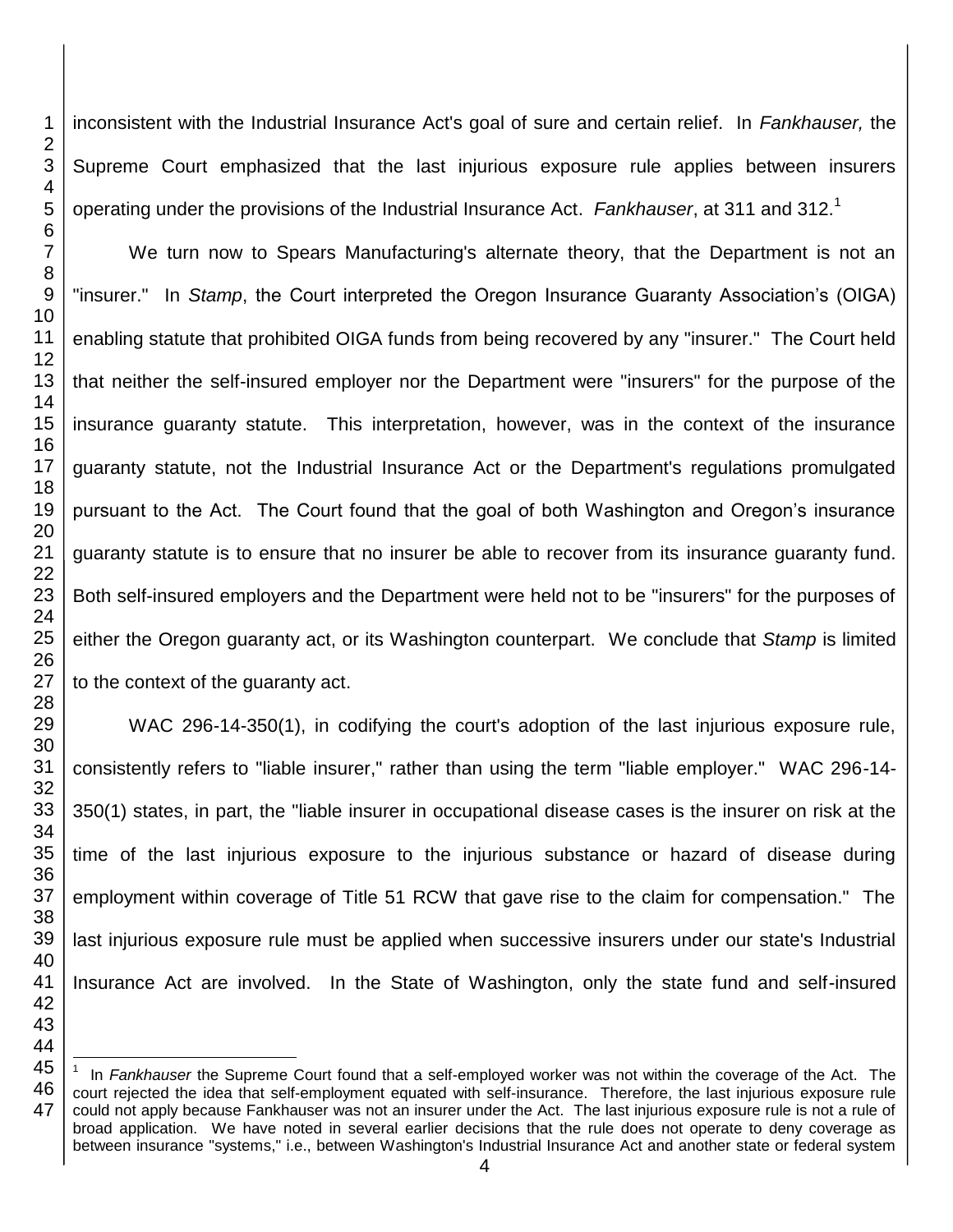employers are considered insurers for the purpose of industrial insurance. The concept of last injurious exposure identifies the liable insurer, between the state fund and a self-insured employer, or between two self-insured employers. The concept of last injurious exposure is not intended to be applied to the Department's process of determining responsibility within the insurance functions of the state fund.

The Industrial Insurance Act clearly establishes the Department's responsibilities to operate the industrial insurance state fund in accordance with recognized principles of insurance, including the underwriting of insurance and assessment of monetary obligations to insured employers. WAC 296-17-870 sets forth the methods for evaluating actual losses and determining how employers

insured with the state fund shall be assessed for losses. Section 6 reads as follows:

**Occupational disease claims.** When a claim results from an employee's exposure to an occupational disease hazard, the 'date of injury,' for the purposes of experience rating, shall be the date on which the disability was diagnosed, giving rise to the filing of a claim for benefits. The **cost of any occupational disease claim, paid from the accident fund and the medical aid fund and arising from exposure to the disease hazard under two or more employers, shall be prorated to each period of employment involving exposure to the hazard.** Each insured employer who had employed the claimant during the experience period, and for at least ten percent of the claimant's exposure to the hazard, shall be charged for his share of the claim based upon the prorated costs.

(Emphasis added.)

Under this rule, the Department's ability to prorate the cost of a claim to more than one employer is limited to four conditions. First, the claim must be filed for an occupational disease.

Second, the claim costs must have been paid from the accident fund and medical aid fund. Third,

the condition for which the claim is filed must result from exposure to a hazard while working for

more than one employer. Fourth, the proration applies to employers insured with the state fund,

of industrial insurance. *In re John Robinson*, BIIA Dec., 91 0741 (1992); *See*, also, *In re Gary Peck*, Dckt. No. 91 6243 (January 14, 1993).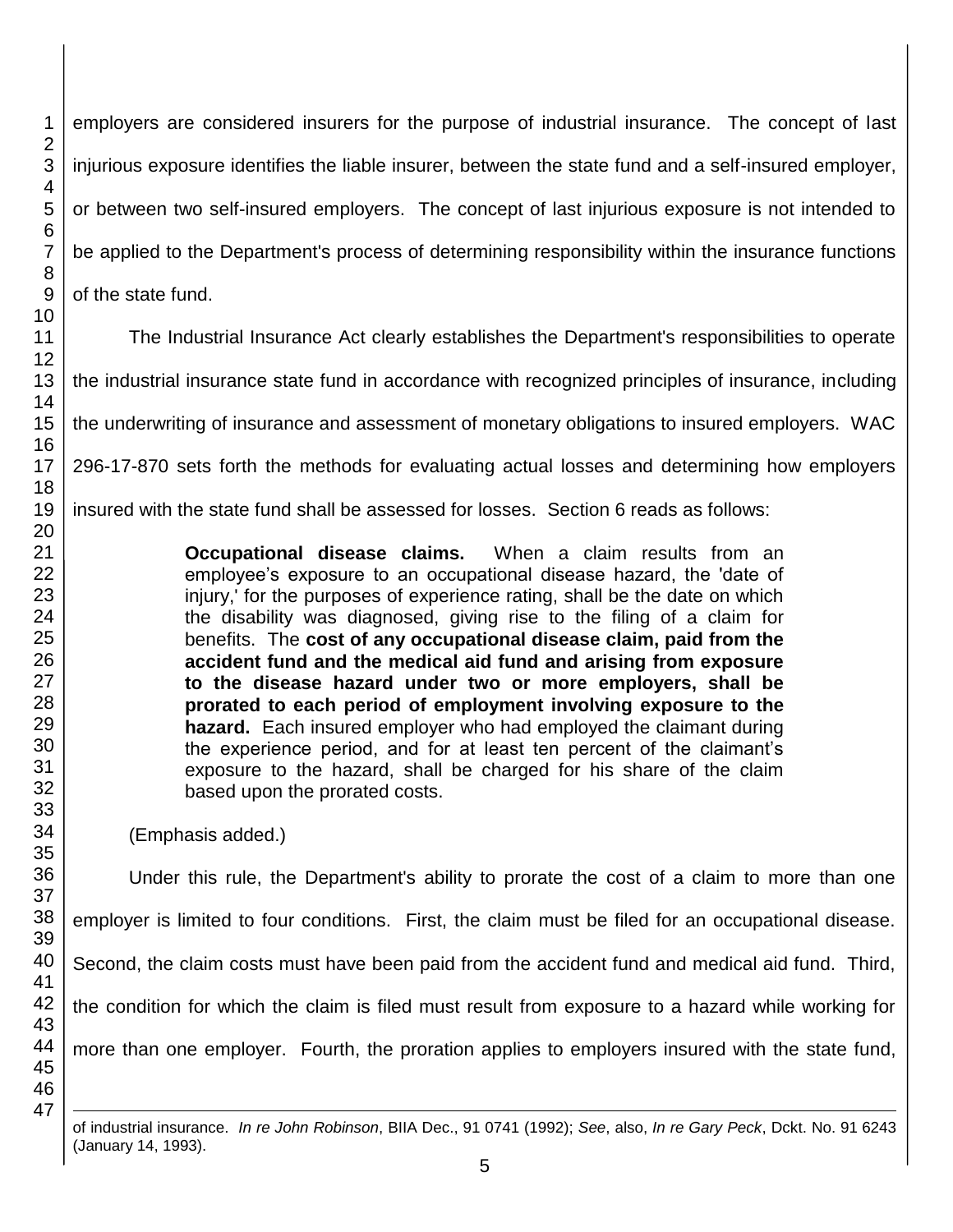who employed the worker during the experience period, in which at least ten percent of the workers exposure to the hazard occurred. The identification in the WAC of claims **paid from the accident fund and the medical aid fund** clearly references claims that have been paid by the Department for state fund insured employers. Self-insured claims are paid by the self-insured employer and are not paid from the accident fund and medical aid fund. We find the Department's authority to prorate claims costs under this rule to be consistent with the state fund's role as an insurer.

Employers who obtain industrial insurance coverage through the state fund share the risk and cost of their industrial insurance claims with other employers. The last injurious exposure rule adopted by the Supreme Court in *Tri* was intended to apply to the insuring entity responsible for payment of the claim, rather than individual employers being insured by that entity. In addition, the Department's allocation of costs among employers insured by the state fund by utilizing the last injurious exposure rule would, in effect, compromise the Department's ability to reduce uncertainty and spread the financial burden of losses for employers.

In conclusion, we cite with approval the industrial appeals judge's statement: "The last injurious exposure rule was only intended to apply when there are different **insurers** involved. Of course, the Department must apportion costs under this claim as indicated by its rule, and perhaps Spears would be well advised to work with the Department to ensure it is only assessed its proper share." Proposed Decision and Order, at 3. (Emphasis in original.) The Department order is affirmed.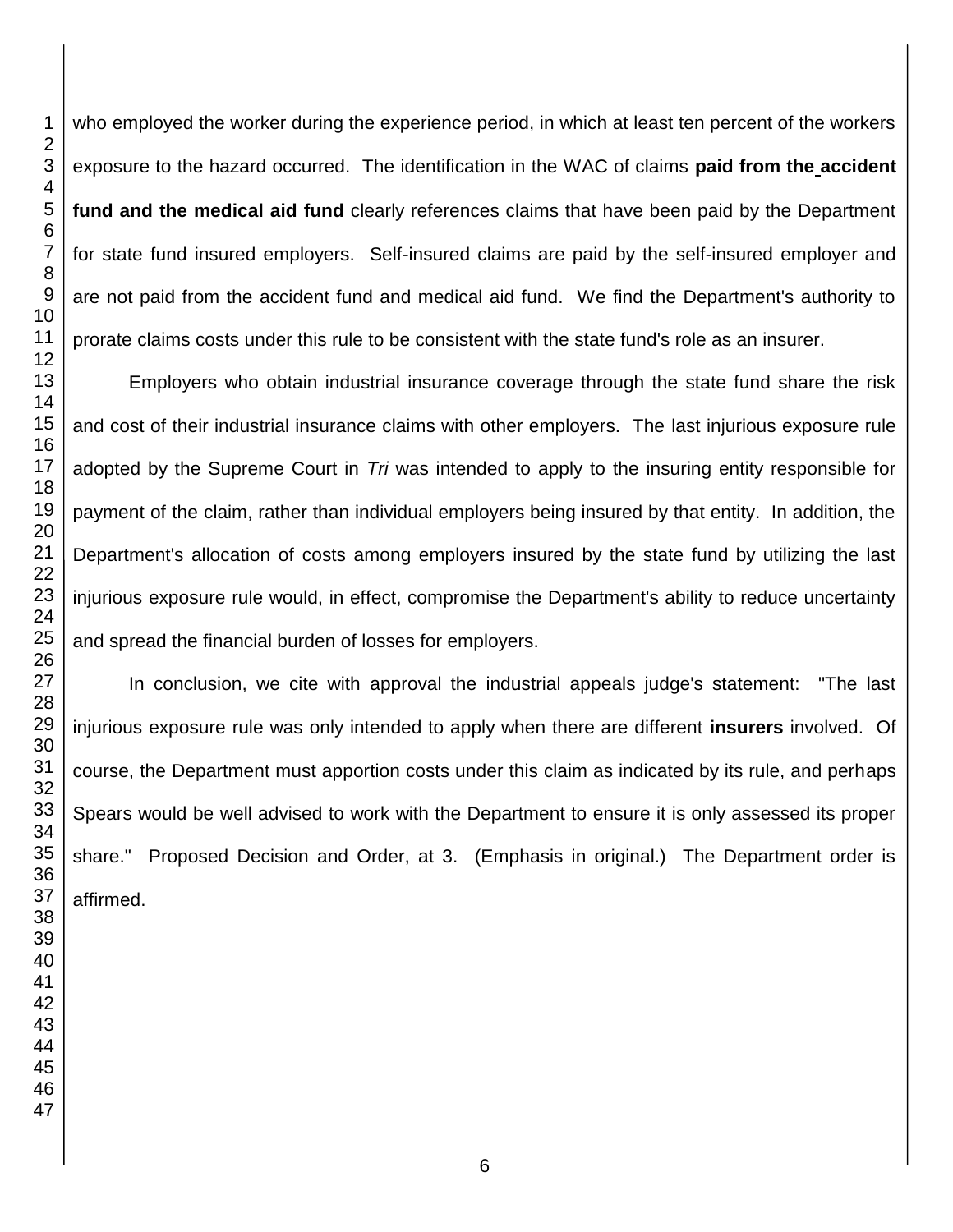### **FINDINGS OF FACT**

- 1. On October 18, 1994, Cindy A. Meisner, the claimant, filed an application for industrial insurance benefits alleging an industrial injury/occupational disease on or about June 1, 1994, during the course of her employment with Spears Manufacturing Company. On March 10, 1995, the Department issued an order allowing the claim for an occupational disease and listing Spears Manufacturing as the interested employer. On May 5, 1995, Spears Manufacturing protested the March 10, 1995 order. On September 28, 1995, the Department issued an order affirming the March 10, 1995 order. On November 27, 1995, Spears Manufacturing appealed the September 28, 1995 order, and on January 3, 1996, the Board of Industrial Insurance Appeals granted the appeal and assigned it Docket 95 6101.
- 2. Cindy Meisner was employed by Evergreen Temp from February 1986 through February 1987,working 40 hours a week, doing 10-key data entry and computer work. She worked for Spears Manufacturing from February, 1987 until October 7, 1994, working forty hours a week, doing 10-key data entry and computer work. She began employment for Mr. Ed's Bingo Casino on October 10, 1994 through September 1995, working 40 hours a week doing 10-key data entry and computer work.
- 3. Cindy Meisner, while employed at Spears Manufacturing, began having occasional right hand, elbow and/or arm pain, with numbing over the top of the hand leading into the elbow. She continued to experience right hand, elbow and/or arm pain with activity while employed at Mr. Ed's Bingo Casino. Both of these employers insure their industrial insurance obligations through the state fund as defined by RCW 51.08.175.
- 4. Ms. Meisner first obtained a diagnosis and/or treatment for the right hand/elbow and/or arm condition on October 14, 1994, when she saw Dr. Leonard Allott. Cindy Meisner's right hand, elbow and/or arm condition was proximately caused by the repetitive use of the right upper extremity in accomplishing work activities of 10-key data entry and computer work. She filed an application for industrial insurance benefits on October 18, 1994, and was first paid time loss compensation for the period beginning September 12, 1995.

# **CONCLUSIONS OF LAW**

- 1. The Board of Industrial Insurance Appeals has jurisdiction over the parties and the subject matter of this appeal.
- 2. Ms. Meisner developed an occupational disease that arose naturally and proximately from work activities associated with 10-key data entry and computer work. At the time she filed her claim for benefits, and had